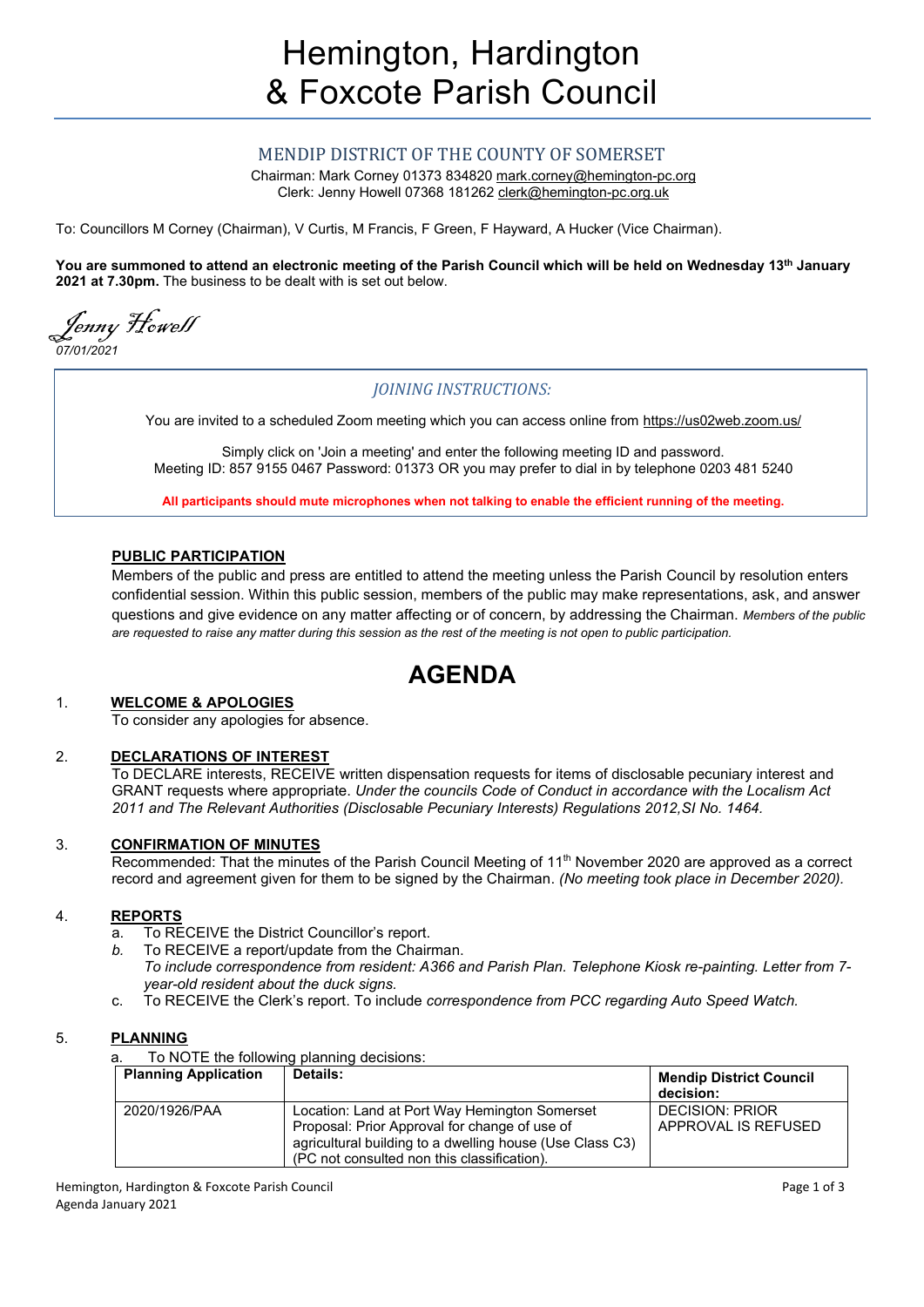| 2020/0767/LBC | Location: Church of St Mary Southfield Hill Hemington.<br>Proposal: Renewal of lead roof coverings and parapet<br>qutters to Nave, Aisle and Chapel and repairs to other<br>roofs. New cast iron downpipe from south aisle roof at<br>west end. | DECISION: APPROVAL |
|---------------|-------------------------------------------------------------------------------------------------------------------------------------------------------------------------------------------------------------------------------------------------|--------------------|

# b. To NOTE the responses submitted to Planning Applications (using delegated powers).

| <b>Planning</b><br><b>Application</b> | Details:                                                                                                                                                                                                                                                                                            | <b>Response to Mendip</b><br><b>District Council Planning</b> |
|---------------------------------------|-----------------------------------------------------------------------------------------------------------------------------------------------------------------------------------------------------------------------------------------------------------------------------------------------------|---------------------------------------------------------------|
| 2020/2245/HSE                         | Location: 4 Ruckley Ford, Green Street, Foxcote. Proposal:<br>Loft conversion with raised insulated flat roof rear dormer to<br>the main house. Conversion of the rear conservatory to a<br>garden room with an insulated flat roof with a lantern and<br>bi-fold doors opening to the rear garden. | No objection                                                  |
| 2020/2362/FUL                         | Location: Ashgrove, Grove Lane, Faulkland.<br>Proposal: Erection of a granny annexe,                                                                                                                                                                                                                | No objection                                                  |
| 2020/2438/HSE                         | Location: Applethatch, Green Street to Single Hill, Foxcote<br>Proposal: Alterations to lean-to garage, erect two-story<br>extension.                                                                                                                                                               | No response submitted                                         |

c. There are no new Planning Applications for consideration at the meeting.

d. To NOTE Enforcement Appeal relating to unauthorised storage containers (following Enforcement Notice served by MDC Enforcement Team).

| <b>Reference</b>                                                             | Details:                                                                              | Deadline for comment |
|------------------------------------------------------------------------------|---------------------------------------------------------------------------------------|----------------------|
| Inspectorate Reference:<br>APP/Q3305/C/20/3258757<br>Appeal No: 20/00035/ENF | Unauthorised storage containers - in a field<br>next to Lower Farm. Faulkland BA3 5XD | 21st December 2020.  |

# 6. **POST BOX TURNER'S TOWER**

Note: No response received to letter to The Post Office.

# 7. **FLY TIPPING**

Clerk escalated and District Cllr supporting. To receive the latest update.

### 8. **HIGHWAYS**

- a. Measures to tackle speeding in the parish Update: Meeting with new neighbourhood Police Officer deferred. Clerk has raised with beat team and arranging meeting with PCSO Daniel Beck.
- b. Double Yellow Lines / Parking at specific points around the village To include correspondence from resident relating to corner of A366 and Fulwell Lane (request for double yellow lines). *Note: correspondence from SCC ref requirement to go through same consultation process.* c. Lorries in Laverton

This relates to email correspondence to Somerset County Council copying in the Parish Council reference lorries in Laverton. Chairman liaising with point of contact at Norton St Philip.

### 9. **TREE PLANTING INITIATIVE**

- a. To review suitability of tree pack following advice from The Woodland Trust. *Working Wood – 102 saplings (rowan, silver birch, wild cherry, common oak, field maple, grey willow), Small Copse – 30 saplings (silver birch, rowan, wild cherry). Clerk to update members on Woodland Trust latest.* 85m length of field can accommodate a single row of 42 trees at 2m distance. (recommended 2-2.5m spacing)
- b. To consider plan for planting and care required.

### 10. **WEBSITE UPGRADE**

To receive an update from the Clerk in relation to the new Parish Council Website. Images of the parish are still sought for the rolling banner – please contact the Clerk if you can help.

### 11. **FINANCES**

|  |  |  |  |  | To NOTE the payment schedule for December 2020 |  |  |  |
|--|--|--|--|--|------------------------------------------------|--|--|--|
|--|--|--|--|--|------------------------------------------------|--|--|--|

| <b>Cheaue</b>                           | Paid to                                                                                                                                                                       | Amount    |
|-----------------------------------------|-------------------------------------------------------------------------------------------------------------------------------------------------------------------------------|-----------|
| 1174                                    | Mrs J Howell<br>Basic pay, phone, work from home expense, printer ink. Zoom professional.<br>Microsoft annual subscription.                                                   | £363.77   |
| 1175                                    | <b>Idverde</b><br>GM792318 Grass cutting 1/10-31/10/2020                                                                                                                      | £294.24   |
| 1176                                    | <b>Parish Council Websites</b><br>Setting up new website and transfer of content from existing site plus annual<br>website hosting and maintenance (02/01/2021 to 02/01/2022) | £724.00   |
| <b>Total payments for December 2020</b> |                                                                                                                                                                               | £1,382.01 |

Hemington, Hardington & Foxcote Parish Council **According to the Council** Page 2 of 3 Agenda January 2021